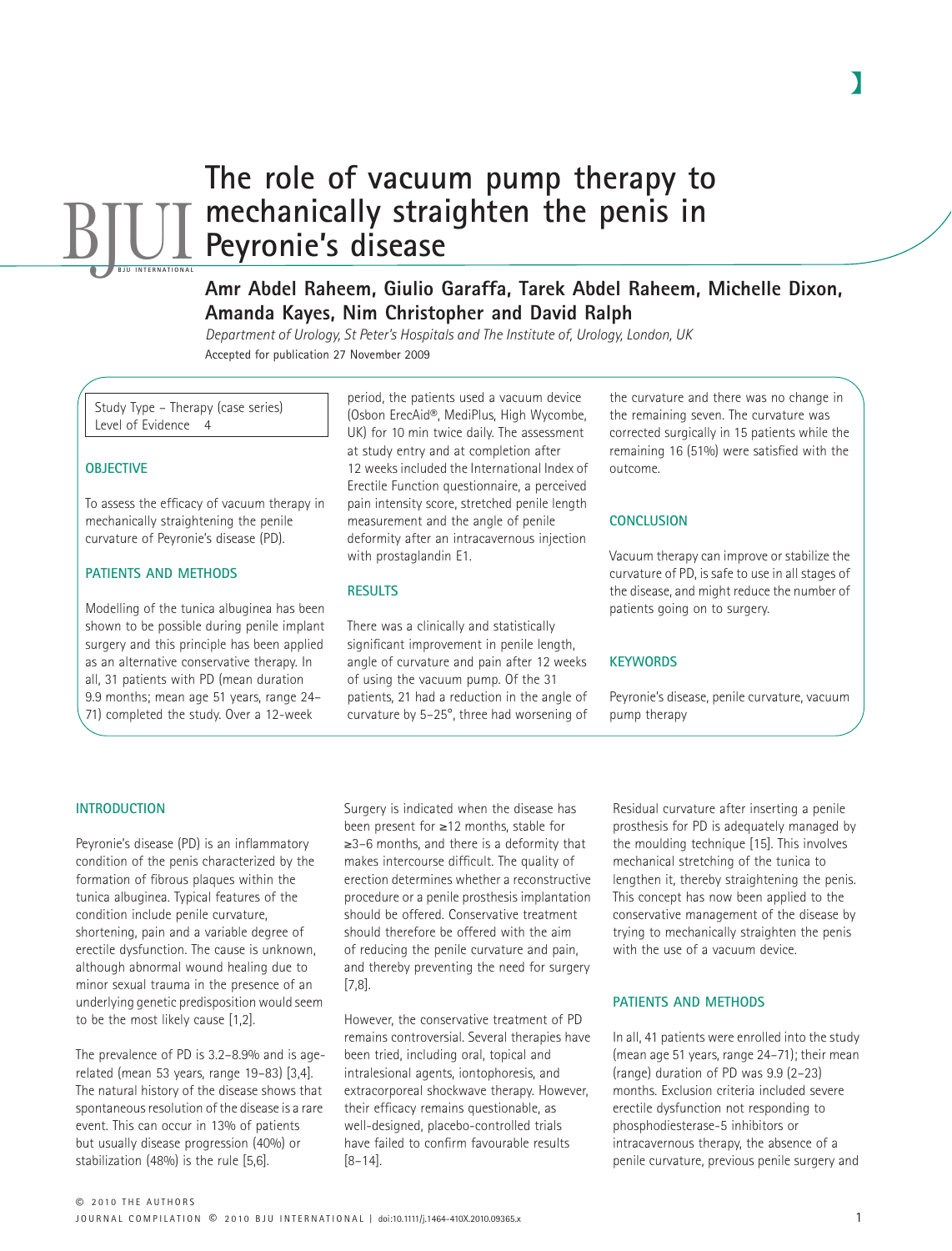# ABDEL RAHEEM *ET AL.*





poor manual dexterity preventing the use of the vacuum pump.

After completing informed consent, all men had a full history taken and a detailed physical examination, to include a clinical assessment of the site, size and consistency of the plaque. The assessment at study entry and at completion after 12 weeks included: (i) A measurement of the flaccid stretched penile length dorsally from pubis to corona, and penile girth. (ii) The International Index of Erectile Function (IIEF) questionnaire was completed to assess erectile and overall sexual function. (iii) The perceived pain intensity was scored using a standard linear numerical scale rating (from 0, no pain, to 10, worst possible pain) with the patient marking the point along the line which corresponded to their current pain intensity. (iv) An intracavernous injection with prostaglandin-E1 (PGE1) to measure the direction and angle of curvature, using a protractor, after an adequate erectile response was achieved. The presence of a waist deformity or indentation was also noted.

Over a 12-week period, the patients used a vacuum device (Osbon ErecAid®, MediPlus, High Wycombe, UK; Figs 1,2) without the constriction ring, for 10 min twice daily to stretch the penis. The cylinder was applied to the penis and slowly inflated until the penis was erect and maintained in this position for 3 min. The vacuum was then released to allow the erection to subside and the process repeated over a 10-min period. Patients were encouraged to remain compliant with the protocol by 2-weekly telephone calls from the study nurse practitioner. The patients also completed a daily diary to monitor their pump use and assess their compliance. This study had ethical approval from the local ethics committee.

The Wilcoxon matched pairs signed rank sum test was used to compare two groups of paired data [16]. The relationships between variables were investigated using Spearman's rank order correlation.

#### **RESULTS**

Of the 41 patients screened, 31 completed the study; the reasons for excluding the other 10 were failure to attend the follow-up (four), failure to operate the pump (three), painful venous engorgement when using the pump (two) and a poor response to PGE1 (one).

The mean (range) penile curvature at presentation was 47.6 (10–95)°, with a waist deformity in nine patients. The mean (range) stretched penile length was 13 (10.4–16) cm. The plaque was hard in 20 patients and soft/ fleshy in 11.

Analysis of the results showed there was a statistically significant improvement in the angle of curvature after 12 weeks of using the vacuum pump (*P* < 0.001). Of the 31 patients who completed the study, 21 (67%) had a reduction in the angle of curvature by 5–25°, three (10%) had a worsening of the curvature and in seven (23%) there was no change in curvature (Fig. 3). The change in the angle of curvature after vacuum pump therapy was not significantly associated with patient age, the duration of the disease at presentation, the presenting angle of curvature or the presence of pain. However, nine of 11 of the patients with soft/fleshy plaques at

*FIG. 1. The Osbon ErecAid vacuum pump. FIG. 2. The technique of application. FIG. 3. Improvement in the angle of penile curvature.*



*FIG. 4. Changes in the IIEF domain scores.*



presentation had a reduction in the angle of curvature, compared to 12 of 20 for those with hard plaques.

Penile pain significantly improved from a mean pain score of 2.2 at presentation to 1 at the end of the study  $(P = 0.012)$ . There was an increase in stretched penile length in 11 patients, with a mean (range) of 0.5 (0.5–1.5) cm ( $P = 0.029$ ), although there was no change in penile girth or improvement in the waist deformity in the nine patients who presented with a waist deformity.

Erectile and sexual function did not significantly change, as identified in the IIEF domains (Fig. 4). At the end of the study period, 16 patients (51%) were satisfied with the outcome and wanted no further treatment, whereas 15 (49%) went on to have a surgical correction of the deformity.

Overall, the patients found the use of the pump acceptable and without complications. Minor bruising that settled spontaneously occurred in two patients who were aggressive